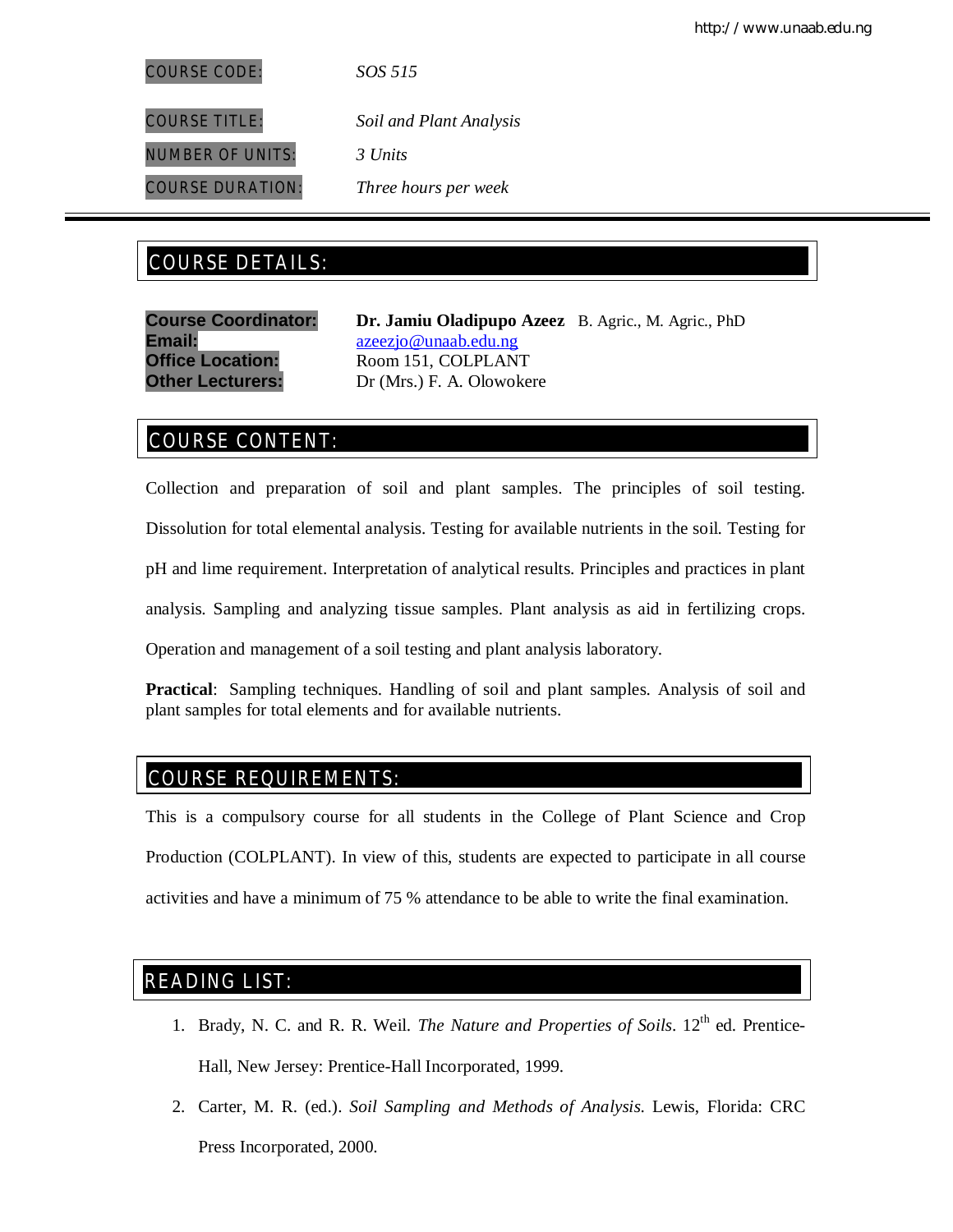- 3. Landon, J. R. (ed.). *Booker Tropical Soil Manual (A handbook for soil survey and agricultural land evaluation in the tropics and subtropics).* Longman, New York: Longman Scientific & Technical, 1991.
- 4. Anderson, J. M. and J. S. I. Ingram. *Tropical Soil Biology and Fertility (A handbook*  of Methods). 2<sup>nd</sup> ed.CAB, Oxon: CAB International, 1993.
- 5. Tan, K. H. Soil Sampling, Preparation, and Analysis. Marcel Dekker, Incorporated, New York. 1996.
- 6. Walsh, L. M. and J. D. Beaton. *Soil Testing and Plant Analysis*. Soil Science Society of America, Inc Madison, Wisconsin USA. 1973.
- 7. Agbede O. O. *Understanding Soil and Plant Nutrition*. Salman Press & Co Nig Ltd. Keffi Nassarawa State. 2009

## LECTURE NOTES

E

#### **COLLECTION AND PREPARATION OF SOIL AND PLANT SAMPLES**

Soil and plant analysis is a diagnostic instrument for soil fertility and basis for fertilizer recommendation; to known where and where not fertilizer is to be applied. Obtaining accurate and precise values has always being the basis of soil analysis.

From agronomic view, the aims of soil and plant analysis are:

- 1) To satisfy the demand for soil classification data.
- 2) To generate information for management and improvement of the soil.
- 3) To determine the ecological effect of some agricultural production and environmental pollution.

4) To evaluate soil fertility in order to recommend fertilizer.

It is important to have a clear idea about the purpose of any soil analysis as this will help determine sampling technique, sample preparation methods, elements or fractions to be determined and the analytical techniques to be employed.

#### **General Principles of Soil and Plant Sampling**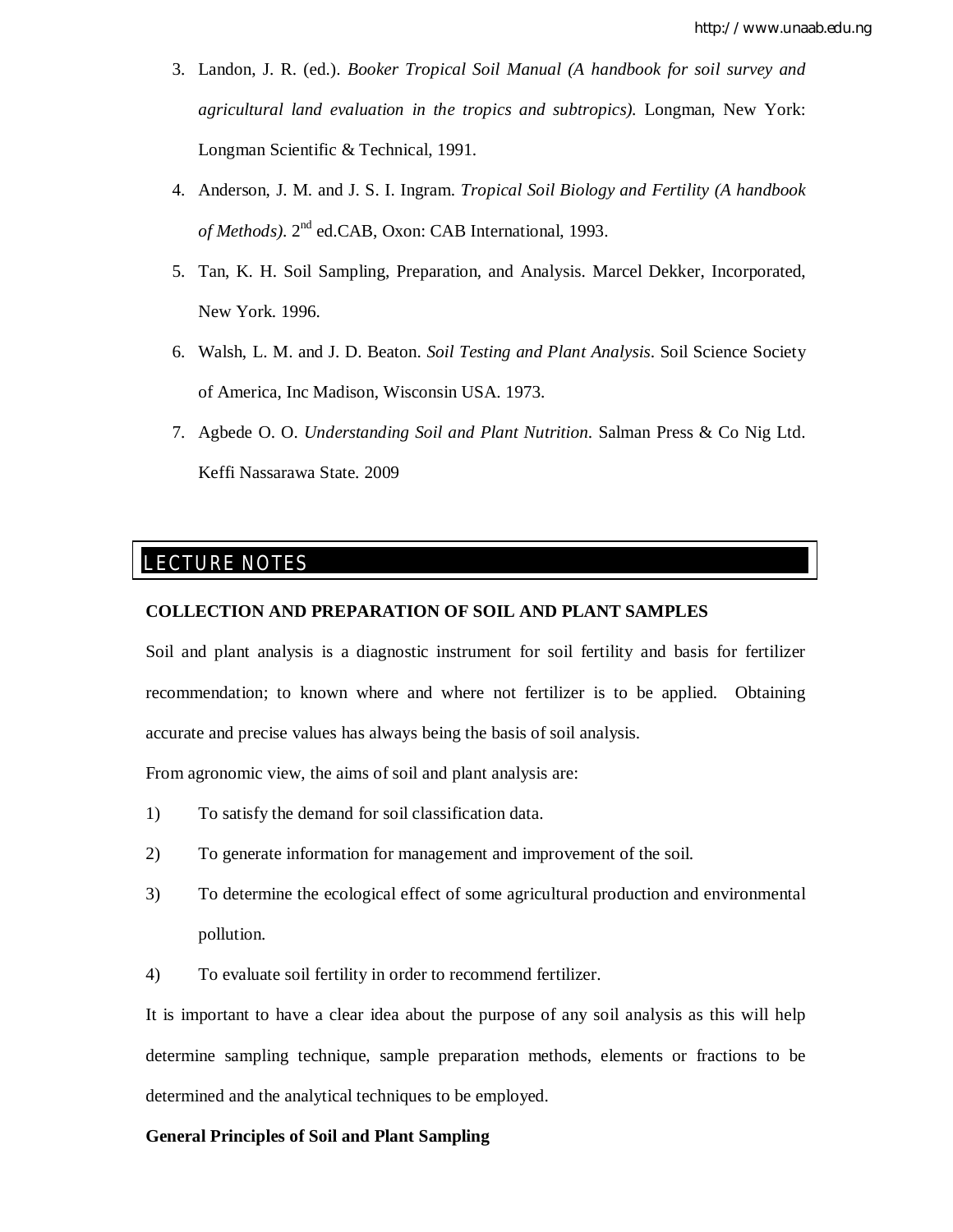It is necessary to procure a test sample that will be representative of the soil or plant under investigation and to prepare the test sample for analysis. This is because sampling errors are commonly greater than analytical errors. Analytical value can serve as an accurate description of the soil or plant if the followings are true:

- 1) The gross sample accurately represents the whole soil/plant from which it was taken.
- 2) No changes occur in the gross and subsamples prior to analysis.
- 3) The subsamples analysed represents the gross sample accurately.
- 4) The analysis determines a true value of the soil/plant characteristics under investigation.

A soil or field may be assessed for its capability of providing a crop with essentials nutrients in several ways:

- 1) Field plot fertilizer trials
- 2) Greenhouse pot experiments
- 3) Crop deficiency symptoms
- 4) Plant analysis
- 5) Rapid tissue or sap analysis
- 6) Biological tests such as growing microorganisms
- 7) Soil testing prior to cropping

All the approaches can be used in research, the latter one is most amenable and popular and one upon which recommendations for farmers can be based. On the other hand, plant analysis is a postmortem approach and one that should be interpreted in the light of soil test results.

Most soil tests primarily focuses on elements in most demand by crops which are supplied by fertilizers: N, P and K, others are Ca, Mg and S. In drier areas micronutrients such as Fe, Zn, Mn, Cu and B are often measured. As nutrient behavior in soils is governed by soil properties and environmental conditions, measurement of such properties is often required.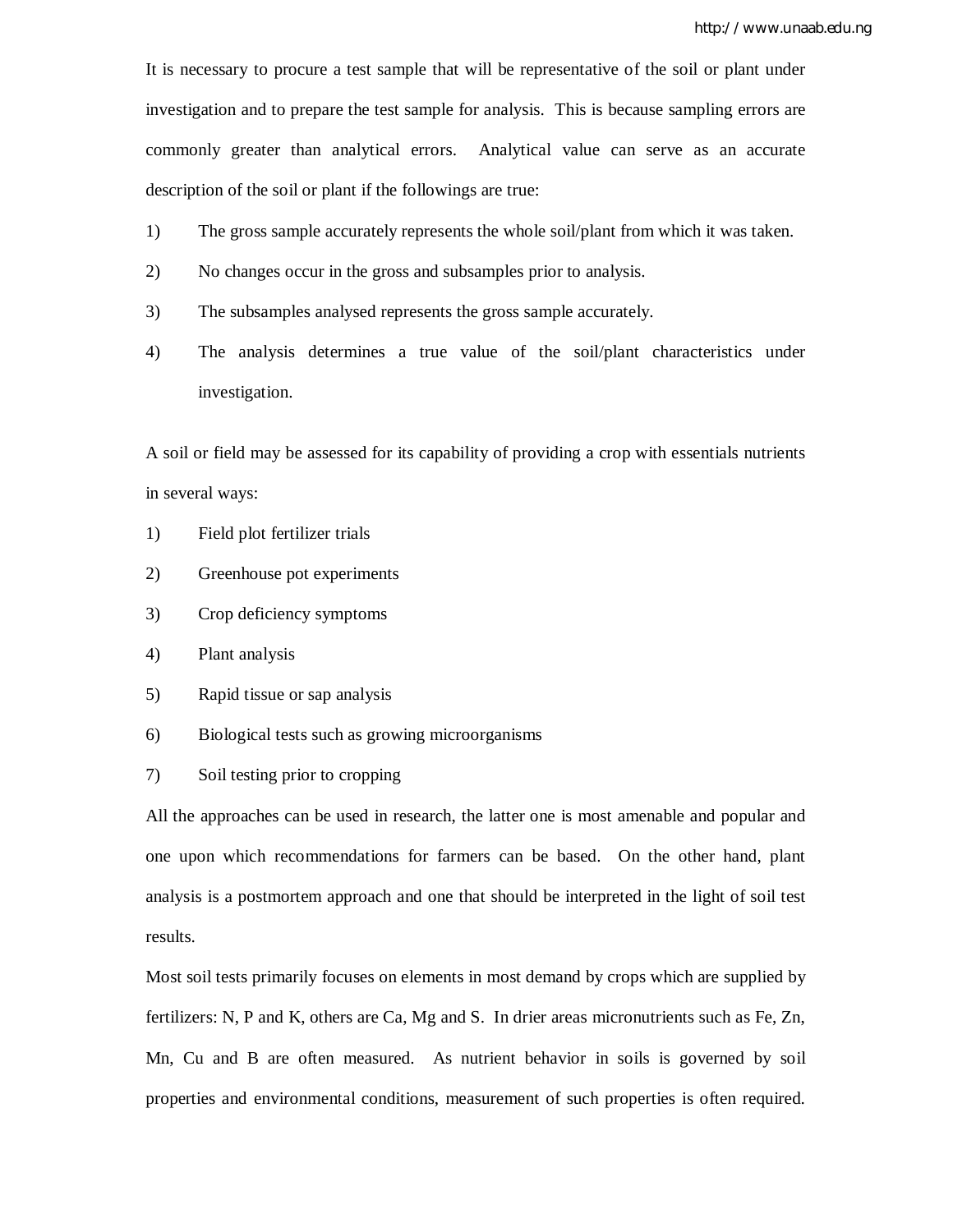These include pH, salinity, organic matter, CaCO<sub>3</sub> and texture in drier areas the presence of

Na and gypsum (CaSO<sub>4</sub>.2H<sub>2</sub>O) is also of concern.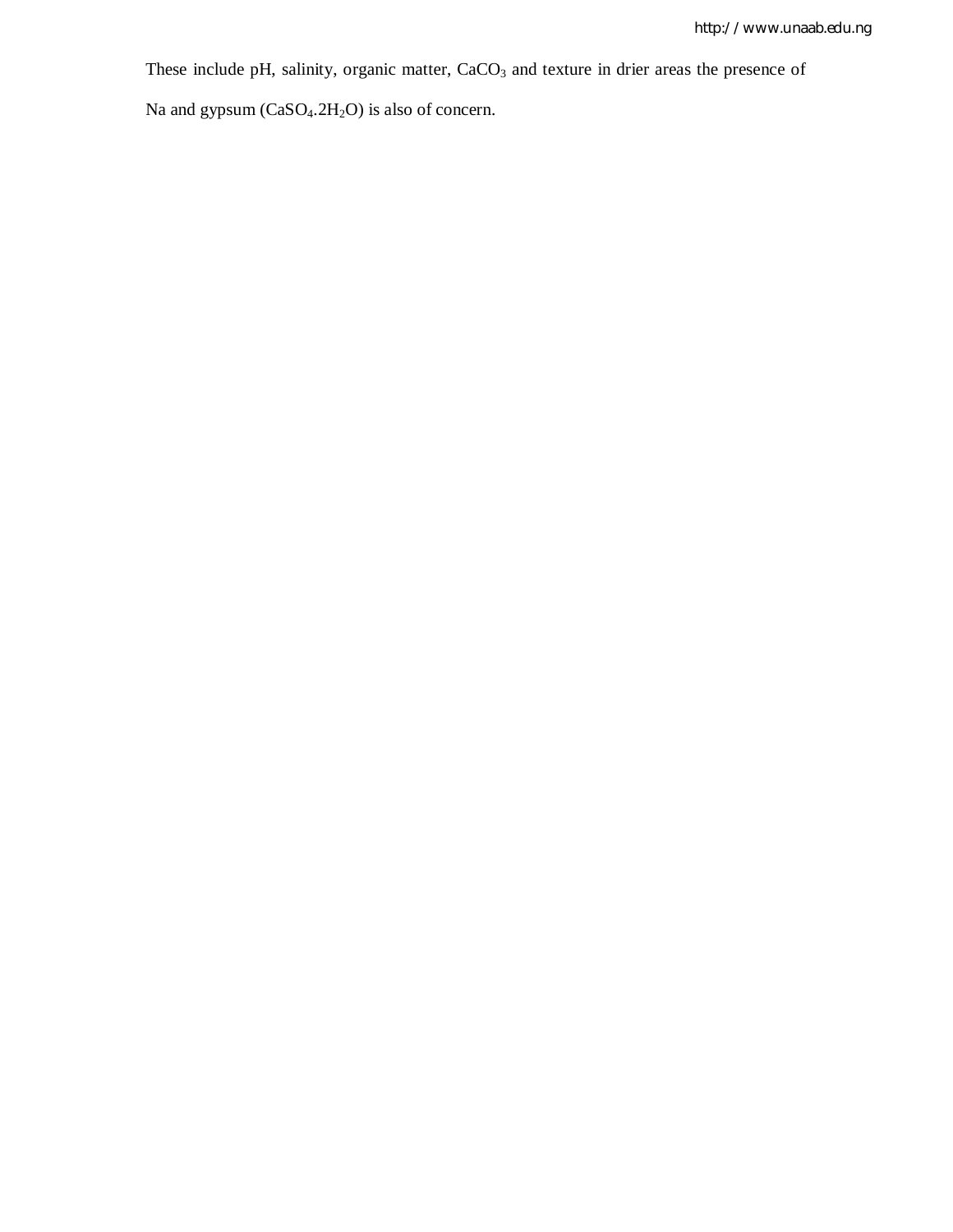## **Types of Sampling**

- 1) *Simple random sampling*
- 2) *Systematic sampling*
- 3) *Stratified sampling*

## **Phases of Soil Testing**

- 1) Sample collection
- 2) Extraction or digestion and nutrient determination
- 3) Interpreting the analytical results
- 4) Fertilizer recommendation

## **PROCEDURES**

## **1) Soil Sampling**

Soil sample should be composed of several subsamples representing a seemingly unform area or field with similar cropping and management history. There is no universally accepted numbers of subsamples for different field situations. However, the following points can serve as guidelines:

- (A) Composite sampling
- (B) Time of Sampling
- (C) Depth of Sampling
- (D) Sampling Tools
- **2) Field Processing**
- **3) Laboratory Processing**

## **LABORATORY FACTORS OF IMPORTANCE TO SOIL EXTRACTION**

These are factors that have significant impact on the test results. They include means of shaking, rate of reciprocation, type of extraction vessel, extraction time and laboratory temperature.

1) Extraction vessel shape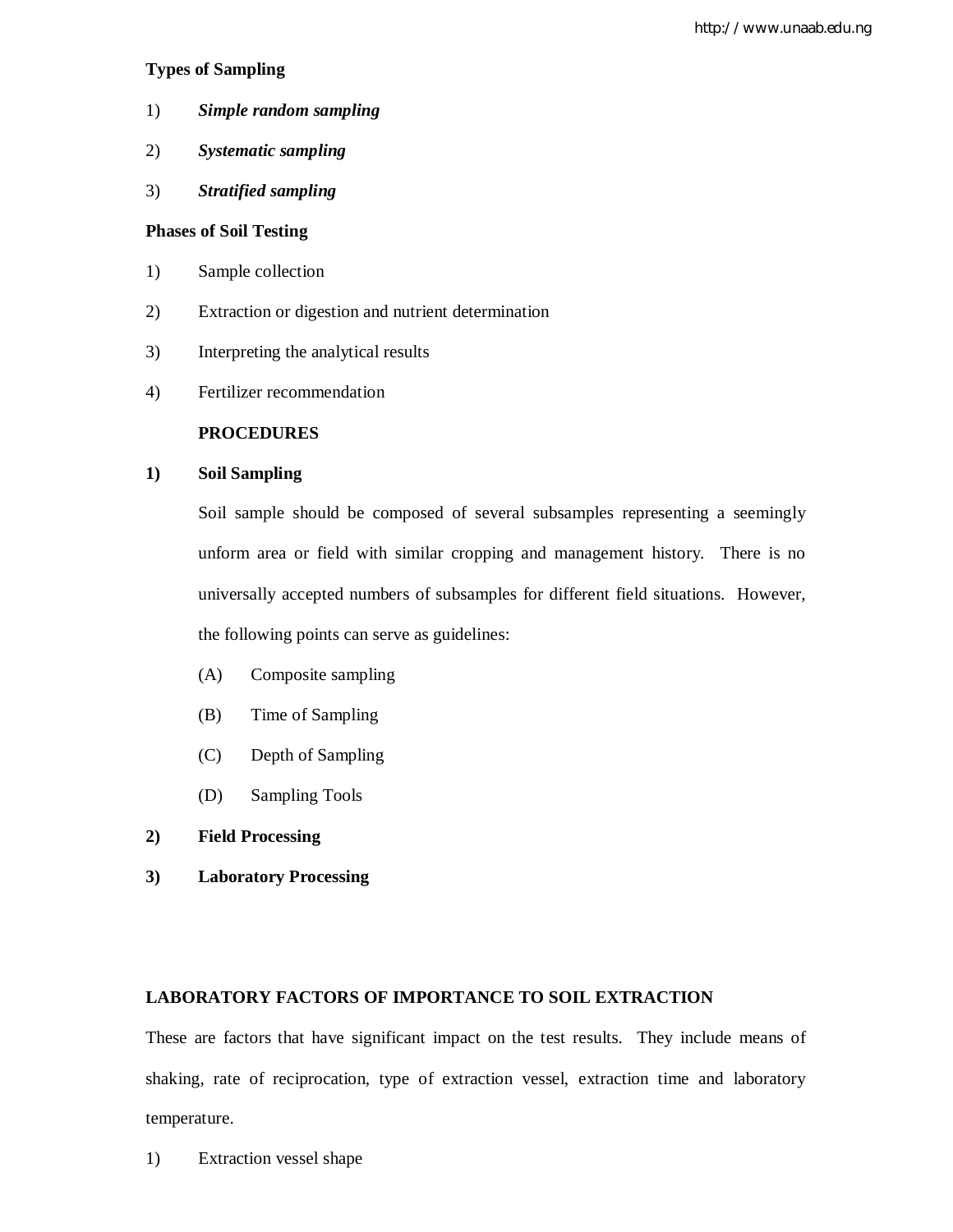- 2) Shaking vs stirring
- 3) Shaking rates
- 4) Extraction time
- 5) Laboratory temperature

#### **PLANT SAMPLING FOR ANALYSIS**

From the nutritional standpoint, plant analysis is based on the principle that the concentration of a nutrient within the plant is an integral value of all the factors that have interacted to affect it. Plant analysis involves the determination of nutrient concentration in diagnostic plant part(s) sampled at recommended growth stage(s) of the crop. In a way plant analysis complements soil analysis. There are reliable sampling criteria and procedures for most of the world's commercial crops.

#### **Laboratory Processing**

Some steps are followed for processing the sampled plant tissues:

- 1) *Cleaning plant tissue to remove dust, pesticide and fertilizer residues*
- 2) Immediate drying in an oven to stop enzymatic activity, usually at  $65^{\circ}$ C for  $24/72$ hours.
- 3) Mechanical grinding to produce a material suitable for analysis,
- 4) Grinding of a dry sample.
- 5) Final during at  $65^{\circ}$ C of ground tissue to obtain a constant weight upon which to base the analysis.
- 6) Storing in appropriate container.

## **DISSOLUTION FOR TOTAL ELEMENTAL ANALYSIS**

It is important to have a clear idea about the purpose of any soil analysis as this will help determine sampling technique, sample preparation methods, elements or fractions to be determined and the analytical techniques to be employed. There are several types of soil analysis viz:

- 1) Elemental analysis
- 2) Fractional analysis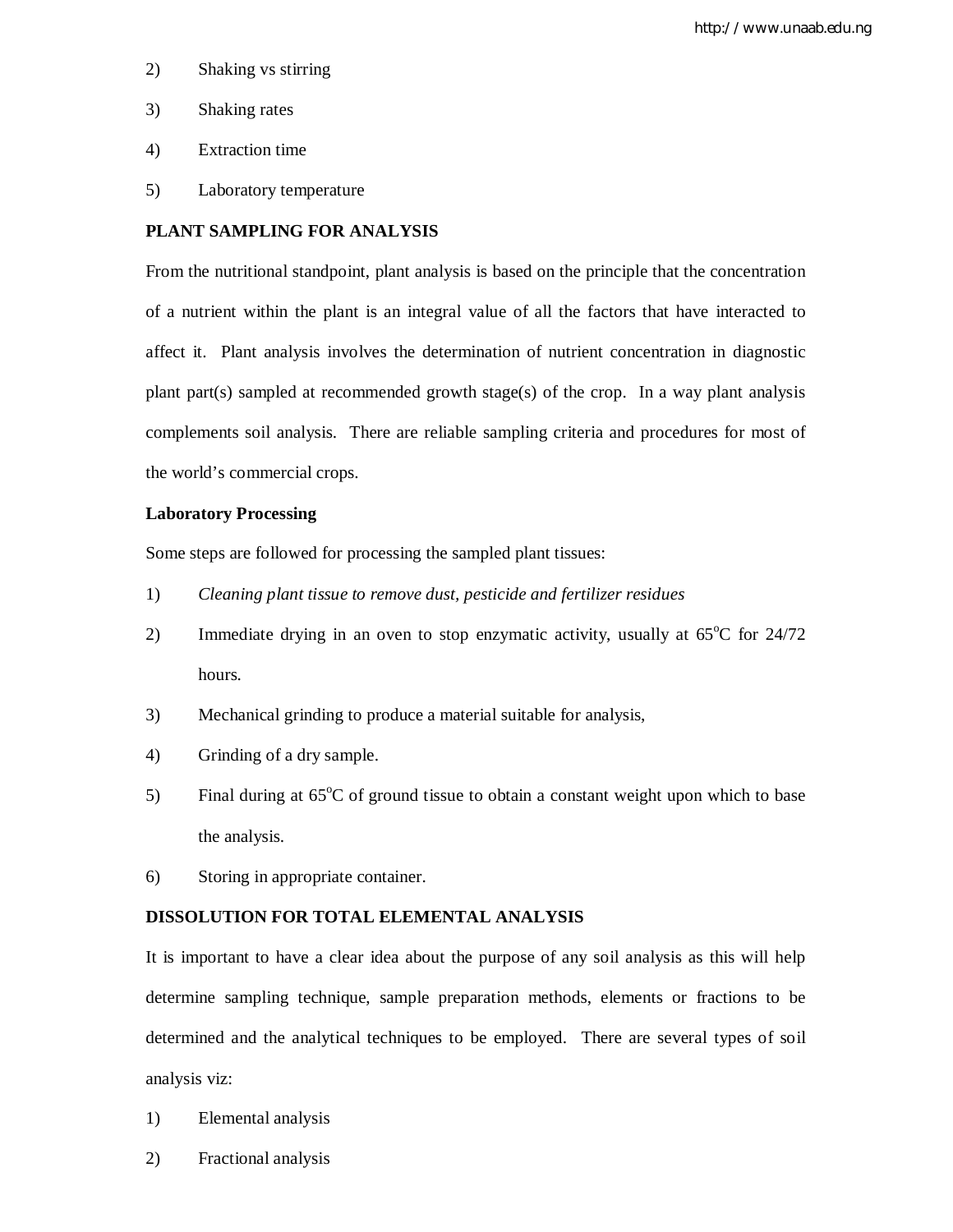#### 3) Total elemental analysis (TEA)

TEA determine the quantity of an element present in the soil without reference to the quality (available form or polluted form). TEA is achieved by either wet or dry ashing.

*Wet ashing***:** can be accompanied by use of nitric, sulphuric or perchloric acid in different combinations

*Dry ashing*: this is done in a murfle furnace at temp of  $600^{\circ}$ C but with high temperature

#### **Testing for Soil pH and Soil Acidity and Lime Requirement**

pH measures relative acidity and alkalinity whereas soil acidity means the total amount of acid present in the soil. Quantitatively we use the pH scale in order to remove unwieldy

figures e.g.  $0.056M H^+$ . P means  $- \log$ .

The pH scale could be derived from the ionization of water.

$$
H_2O \qquad H^+ + OH^- \;Kw =
$$

activity of pure solid, liquid or gas in solution is 1.

At 25<sup>o</sup>C Kw =  $10^{-14}$  (moles litre<sup>-1</sup>)

$$
\therefore (H^+)(OH^-) = -14
$$

In pure water the concentration of  $(H<sup>+</sup>)$  and  $(OH<sup>-</sup>)$  are equal

$$
(H^+)(OH) = 10^{-14}
$$

x  $x = x^2 = 10^{-14}$   $\therefore x = 10^{-14/2} = 10^{-7}$ 

$$
\therefore (H+) = -7, \qquad (OH^-) = -7
$$

 $\therefore$  pH = 7 of pure water

 $POH = 7$  of pure water

pH scale runs between 0 and 14 and that pH 7 is neutral.

#### **Application of pH to Soil**

Most mineral soil in the humid region has pH range between 3.5 to 7, while those of arid region have a range between 6.8 – 8.8. pH above 9 are found in alkali Na saturated soil and pH below 3.5 are found in acid organic soil (peat).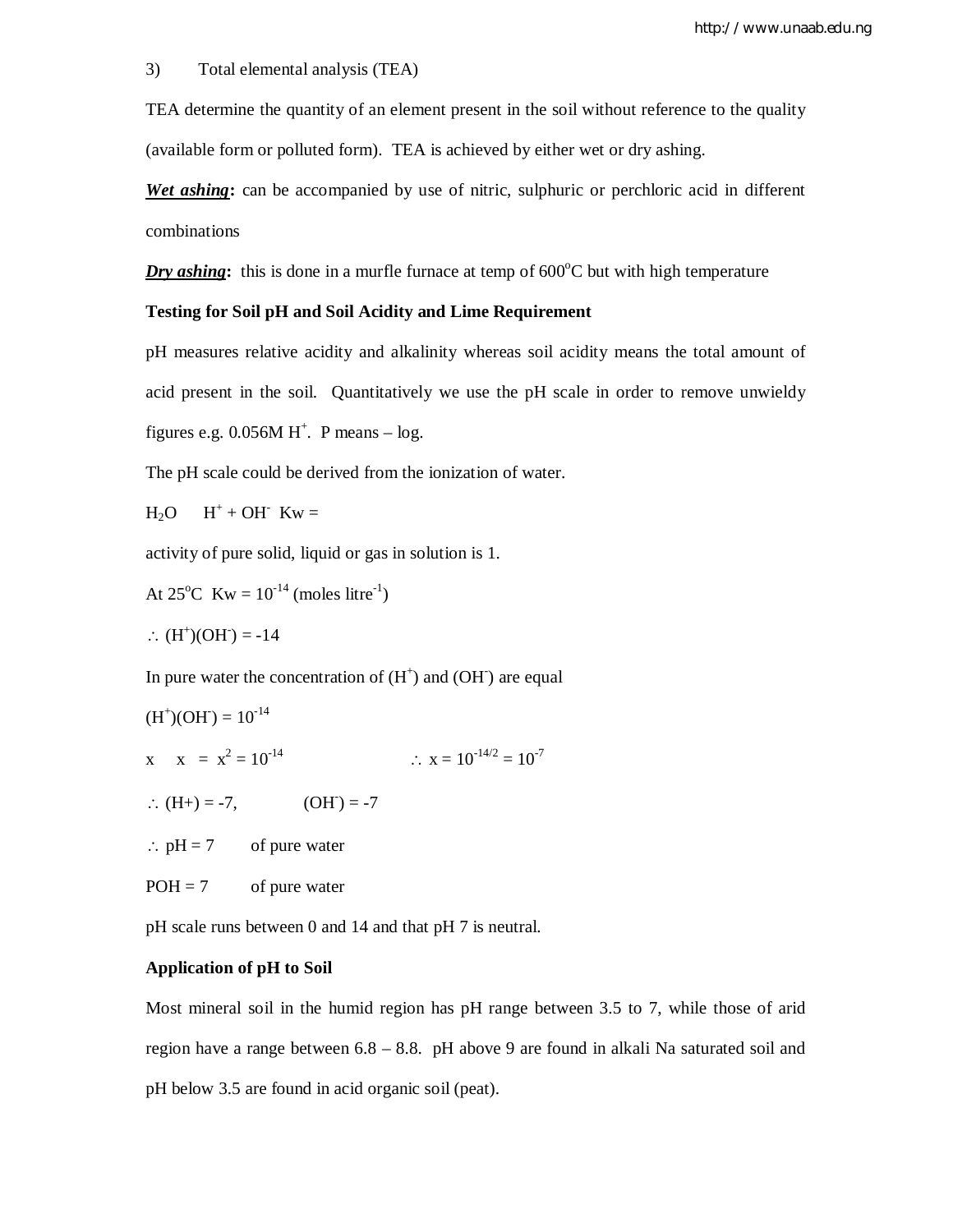pH is one of the most enlightening attributes of the soil, whether the soil pH is high or low will depend on the solubility of certain compounds in the soil. pH of around 4 signifies the presence of free acids in the soil (usually from oxidation of sulphides), pH of 5.5 and below indicates the likely presence of  $CaCO<sub>3</sub>$ .

Measurement of pH means the H concentration in solution and its called the active acidity, the potential/reserve acidity is that left within the microcell. Cations in exchange site is in constant equilibrium with that in solution.

pH measures the active acidity while potential acidity is determined by titration using a base. **Causes of soil acidity**: (1) Leaching loss of bases (2) Application of fertilizer especially N fertilizer; NH<sub>4</sub><sup>+</sup> producing and NH<sub>4</sub><sup>+</sup> containing fertilizer like urea and (NH<sub>4</sub>)<sub>2</sub>SO<sub>4</sub> (3) Acid rain (4) Decomposition of organic matter, here  $CO<sub>2</sub>$  evolved react with soil water to form  $H<sub>2</sub>CO<sub>3</sub>$  (5) Hydrolysis of aluminum.

 $\therefore$  Al<sup>3+</sup> + 3H<sub>2</sub>O Al (OH)<sub>3</sub> + 3H<sup>+</sup>

#### **Importance of Soil pH in Crop Production**

#### **Determination of pH**

There are 2 basic methods of determining the soil pH viz (1) colorimetric and (2) potentiometric method

In either method, the sample has to be prepared. The soil sample is weighed, then decision on the type of slurry to prepare (water slurry (distilled water)) or salt solution (KCl or  $CaCl<sub>2</sub>$ ) 0.01m conc. of the salts are used. Decision on the ratio of water to soil or salt solution to soil, usually 1:1 or 2:1 (salt or water: soil). It is recommended that slurry should be shaken and read immediately because if allowed to settle, the potential difference as a result of the junction is avoided when settling is not allowed the actual reading is gotten.

#### **Colorimetric Method of pH Measurement**

This entails the formation of colour with soil :  $H_2O$  or salt solution mixture. The colour formation is made possible by the addition of a universal indicator (indicator with large pH range), the colour is then matched with colour charts of known pH. (Demerit – slower, less precise colour blindness and eye fatique.)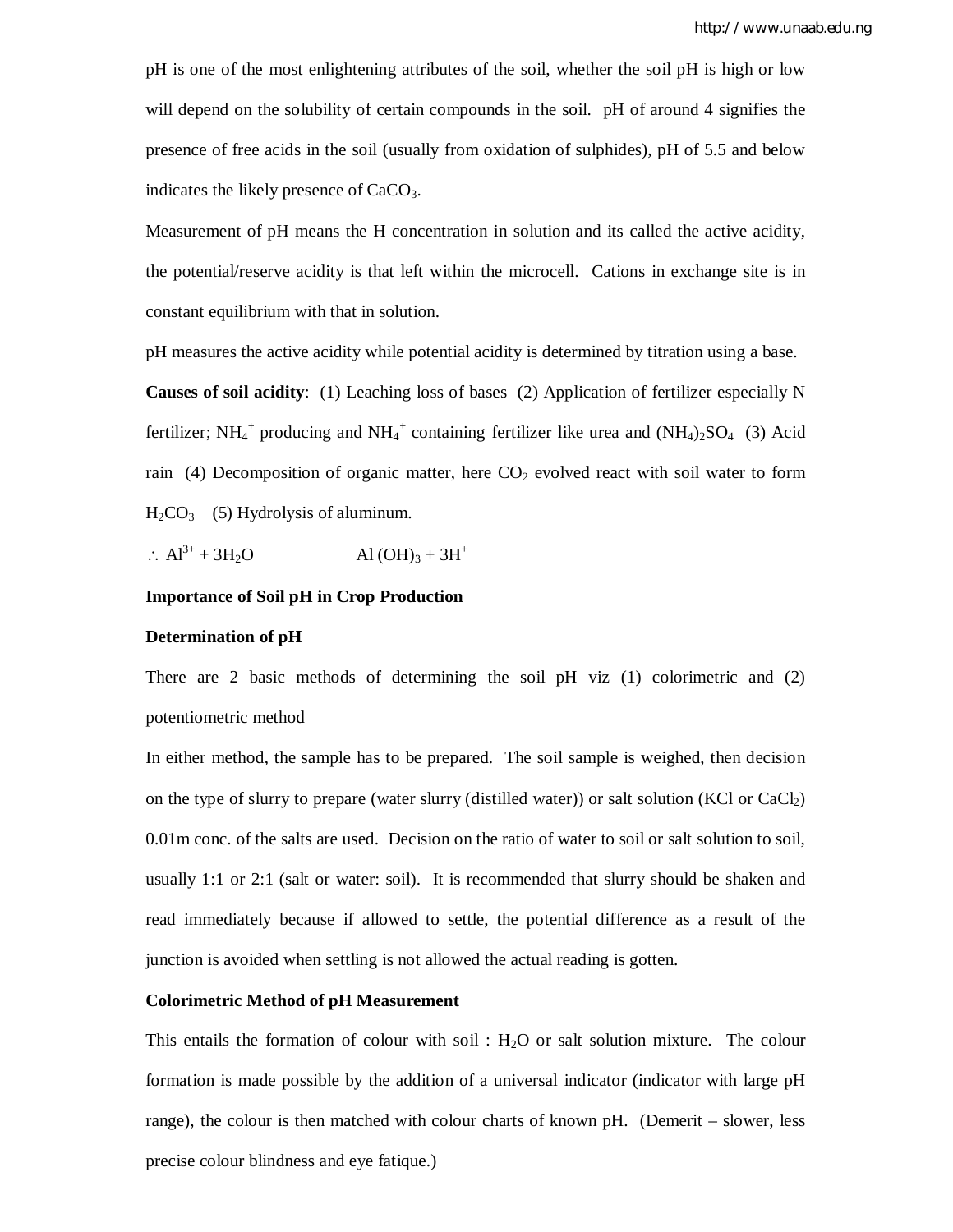#### **Potentiometric Method**



The pH is directly related to E. To establish this straight line, a minimum of two or more points is required. To establish this straight line, you have to calibrate the pH meter with standard buffers. There are 3 standard buffers pH 4, 7 and 9. The choice of buffer is a function of the experience, if acid soil use pH 4, 6 or 7 if alkaline use 6 or 7 and 9. If no knowledge of soil pH use 4 and 9.

#### **Factors Affecting pH Measurement**

- 1) Suspension effect
- 2) Dilution effect
- 3) Sodium effect

#### **Lime Requirement**

This is the amount of lime required to neutralize the acidity of the soil to a desired pH. There are several methods of determining lime requirement, out of which five are very common: (1) Field plot techniques (2) Titration with a base (soil/base titration) (3) Incubation studies (4) Use of buffer (5) Green house techniques

- 1) Field plot techniques/green house
- 2) Titration with a base
- 3) Incubation studies
- 4) Use of buffer

#### **Soil Organic Matter**

#### **Determination of SOM**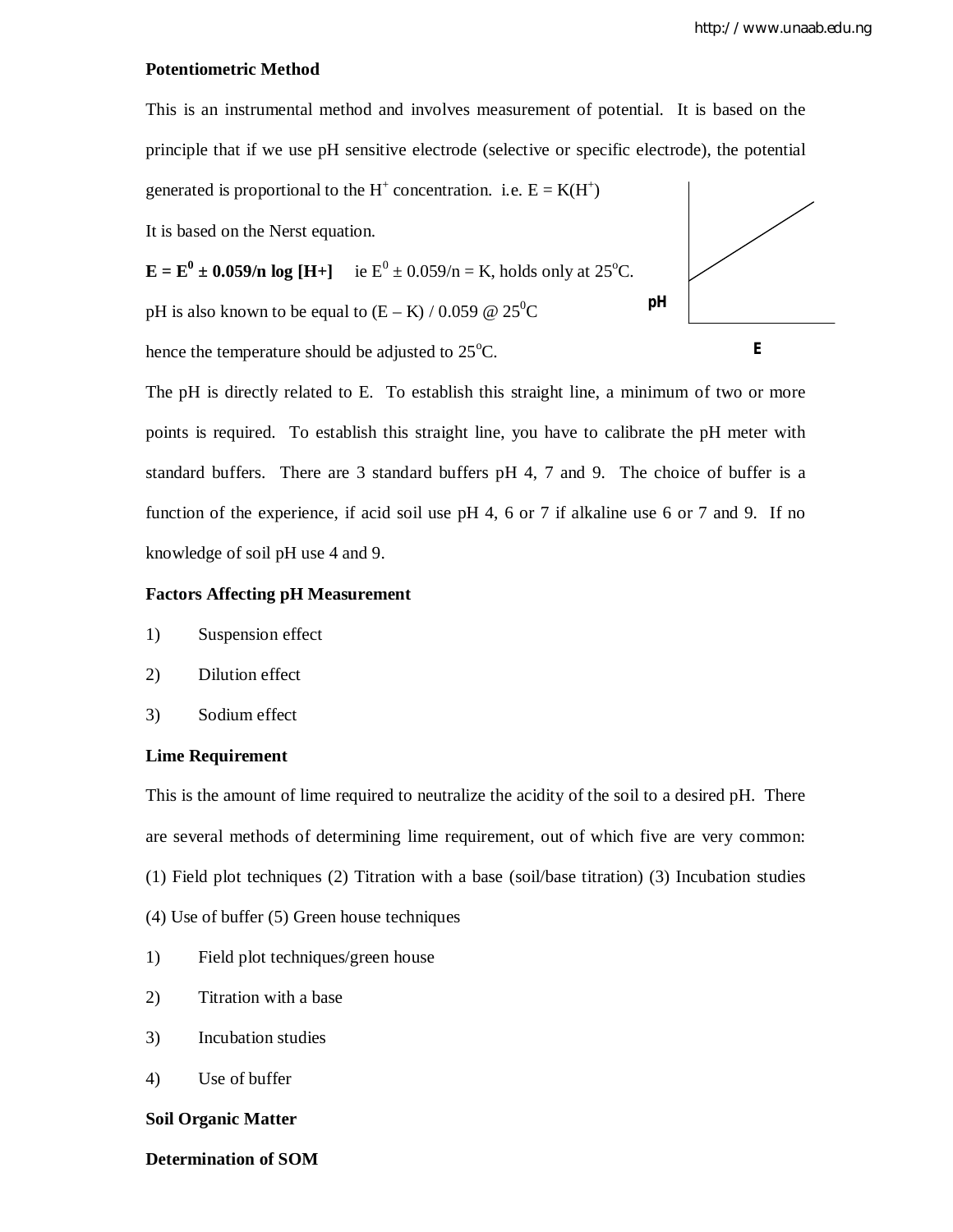SOM is the plant and animal remains or debris at all stages of decomposition. Decomposed

parts are called humus.

- 1) Measurement of  $CO<sub>2</sub>$  evolved during decomposition.
- 2) Determination from the total Nitrogen values.
- 3) Weight loss
- 4) Estimation of the oxidizable carbon

#### **Walkley and Black Procedure**

This is a chromic acid oxidation procedure; it involves the oxidation of the SOM by chromic acid. In practice the chromic acid is generated insitu by the reaction between  $K_2Cr_2O_7$  and conc.  $H_2SO_4$  then you back titrate with ferrous solution because the  $K_2Cr_2O_7$  and  $H_2SO_4$  is added in excess. By this we determine the oxidizable organic carbon, however not all the Organic Carbon is oxidizable, but we know that about.

- 1) 75 % of the organic carbon in organic matter is oxidizable hence to convert org. carbon =  $100 / 75 = 1.33$
- 2) Only about 58% of total organic matter is organic carbon. So to convert org. carbon to org. matter =  $100/58 = 1.724$
- 3) Milli-equivalent weight of carbon in  $(g) = 0.003$

 $12/4 = 3/1000 = 0.003g$ 

 $\therefore$  % org C = (A) – (B) **X** Normality of titrant X 100 **X** 0.003 **X** 1.33

Weight of soil taken

Where: Titre value of blank (A)

Titre value of sample (B)

 $\therefore$  **Org. matter** = Total Org. C **X** 1.724

**Org. matter** =  $(A) - (B)$  X N X 100 **X** 0.003 **X** 1.33

Weight of sample

**Testing for Available Nutrients**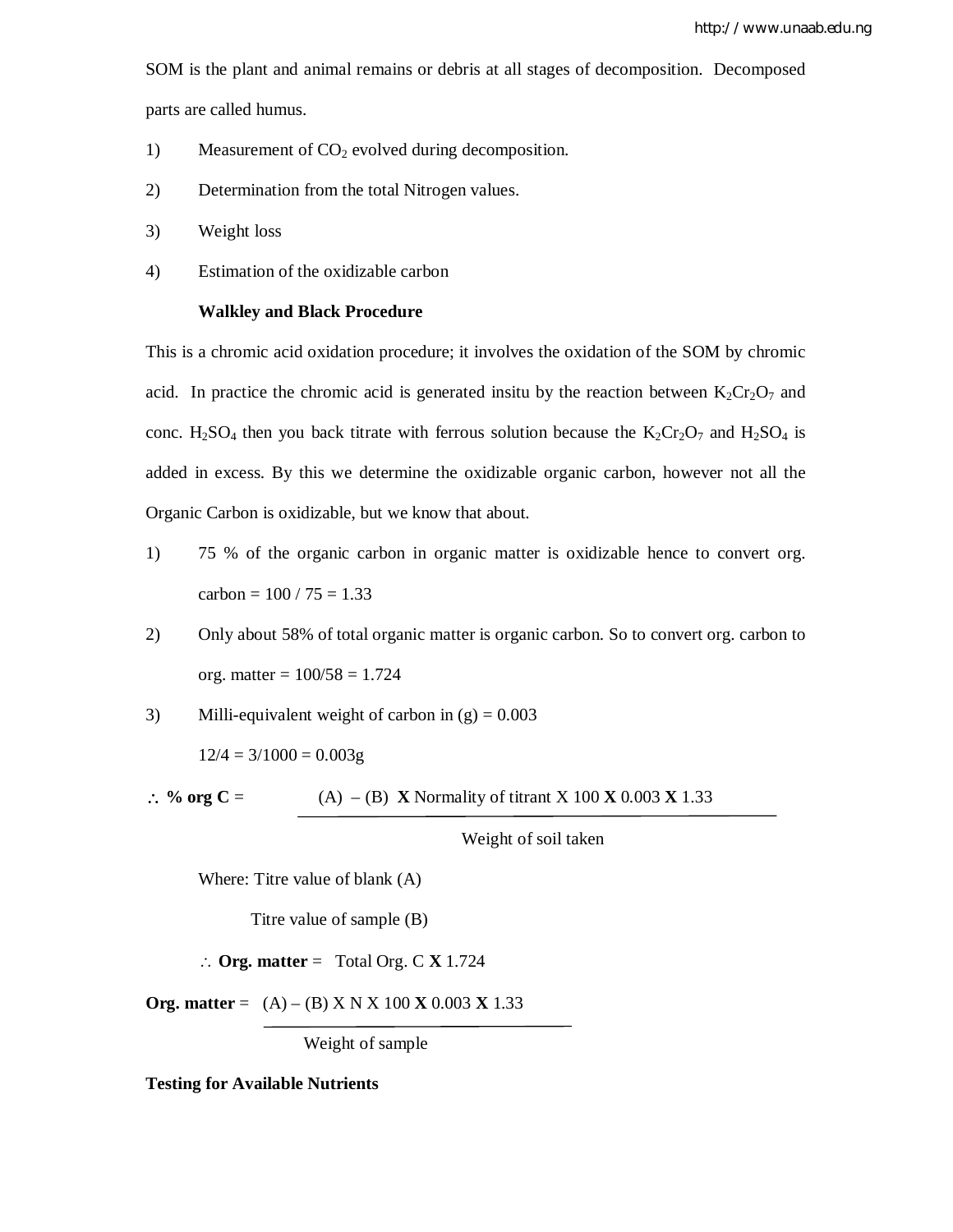Available nutrient is that portion of soil nutrient, whose variations (increase or decrease) are reflected in the growth/yield of the crop. The major nutrients of interest in this course are nitrogen, P, K, Ca, Mg, Na, Mn, Fe, etc.

#### **Soil Nitrogen**

This is perhaps the most needed nutrient element in most soils. About 90% of total N in the soil is in organic combination. In most soil, N content ranges as low as 0.01% to as high as 0.5%. Total N content of Nigerian soil is around  $0.02 - 0.2\%$  and the critical level is 0.15%.

#### **Methods of Determining N Levels in Soil**

Plant take N as  $NO_3^-$  and  $NH_4^+$ , hence both are important in plant uptake. There is however, the interconversion of both in the soil to different forms. In recent time, attention is focused on  $NO<sub>3</sub>$  for many reasons.

1) The possibility of leached  $NO<sub>3</sub>$  polluting the underground water i.e.  $NO<sub>3</sub>$  going below root zone of plants.

2) From point of view of crop need.

However, so far in Nigeria, total nitrogen is used mainly as the index of N availability to crops.

#### **Total Nitrogen Determination**

There are 2 classical methods of determing total Nitrogen.

- 1) *Dumass (1831)***:-** This is a dry oxidation procedure.
- 2) *Kjeldahl method***:-** The two step Kjeldahl system does not take into consideration the following compounds N-O compounds and the N-N compounds therefore, the two way system has to be modified in order to include N-O compounds as  $NO_3$ ,  $NO_2$ . One of the modification is the salicylic (e.g. aspirin) acid modification.

#### **Determination of Phosphorus**

#### **Chemistry of P in the Soil**

Plant takes their P in form of  $HPO<sub>4</sub><sup>2</sup>$  and  $H<sub>2</sub>PO<sub>4</sub>$ . Unfortunately the soluble form of P in the soil at any particular time is very small that it will not satisfy the crop yield.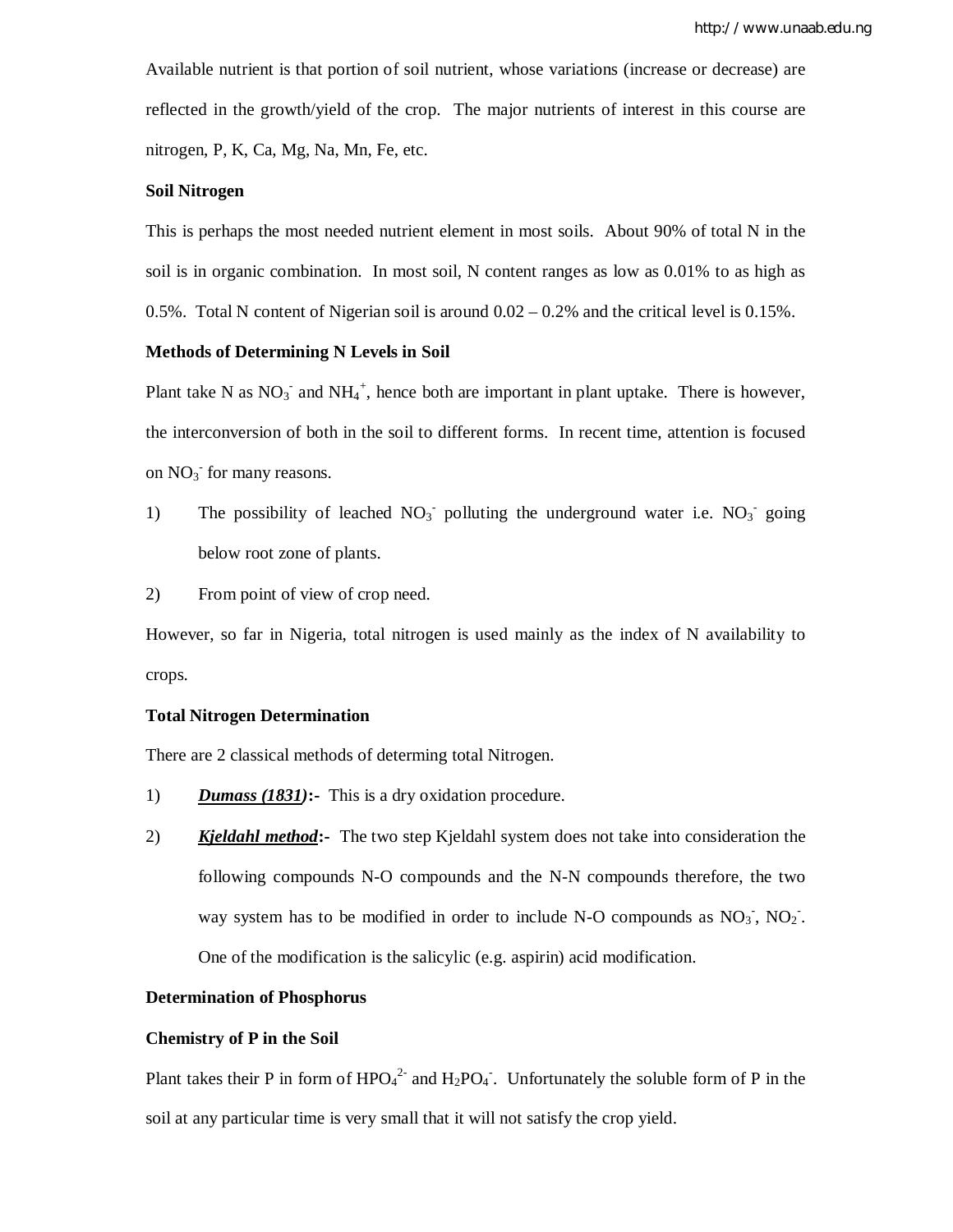Labile P is the pool of P that replenishes soil P immediately the soluble P is depleted. Therefore available  $P =$  labile  $P +$  solution P. Labile P varies from soil to soil, hence the extractant varies too from soil to soil.

#### **Criteria for Selecting Extractant for P**

- 1) The extractant should rapidly dissolve or desorb P and it should be time independent after 30 minutes.
- 2) It should maintain O.M. and soil clays in a flocculated form (no dispersion of OM or soil minerals).
- 3) It should not precipitate after dissolution.
- 4) It should not contain excess salts, buffers, or ions that will interfere with the analytical determination.
- 5) It should be easy to prepare, store or disposed of.

In practice some of the commonly used extractant include: Bray 1, Bray 2, Olsen, Hunter, Mehlich<sup>1</sup>, Egner, Ambic I, Citric acid,  $0.01$ M CaCl2

#### **Determination of Extracted P**

There are several methods of doing this, but the most common is the molybdate method. The classical molybdate method involves the use of certain reagents like Na vernadate and  $NH<sub>4</sub>MoO<sub>10</sub>$ . When these reagents react with P in solution, yellow phosphomolybdate is formed and the intensity of the yellow colour is determined colorimetrically. However, the yellow colour is not very sensitive and there is a limit to its detection, hence to enhance the sensitivity of the colour, it is reduced to blue colour buy the addition of stannous chloride (tin chloride). Another common method is the use of antimony potassium tartrate and ascorbic acid solution to generate a blue colour, whose intensity is a function of the P concentration.

#### **Exchangeable Cations**

Two principal methods used in determining total CEC are:

 $\mathcal{D}$ 

1) *Summation method***:-** All the cations are displaced by a saturated solution of the displacing ion, usually a monovalent ion.  $NH_4^+$  (ammonium) ion is often used. The salt widely used id  $NH_4OA_c$ , by adding this  $NH_4^+$  is furnished and all other cations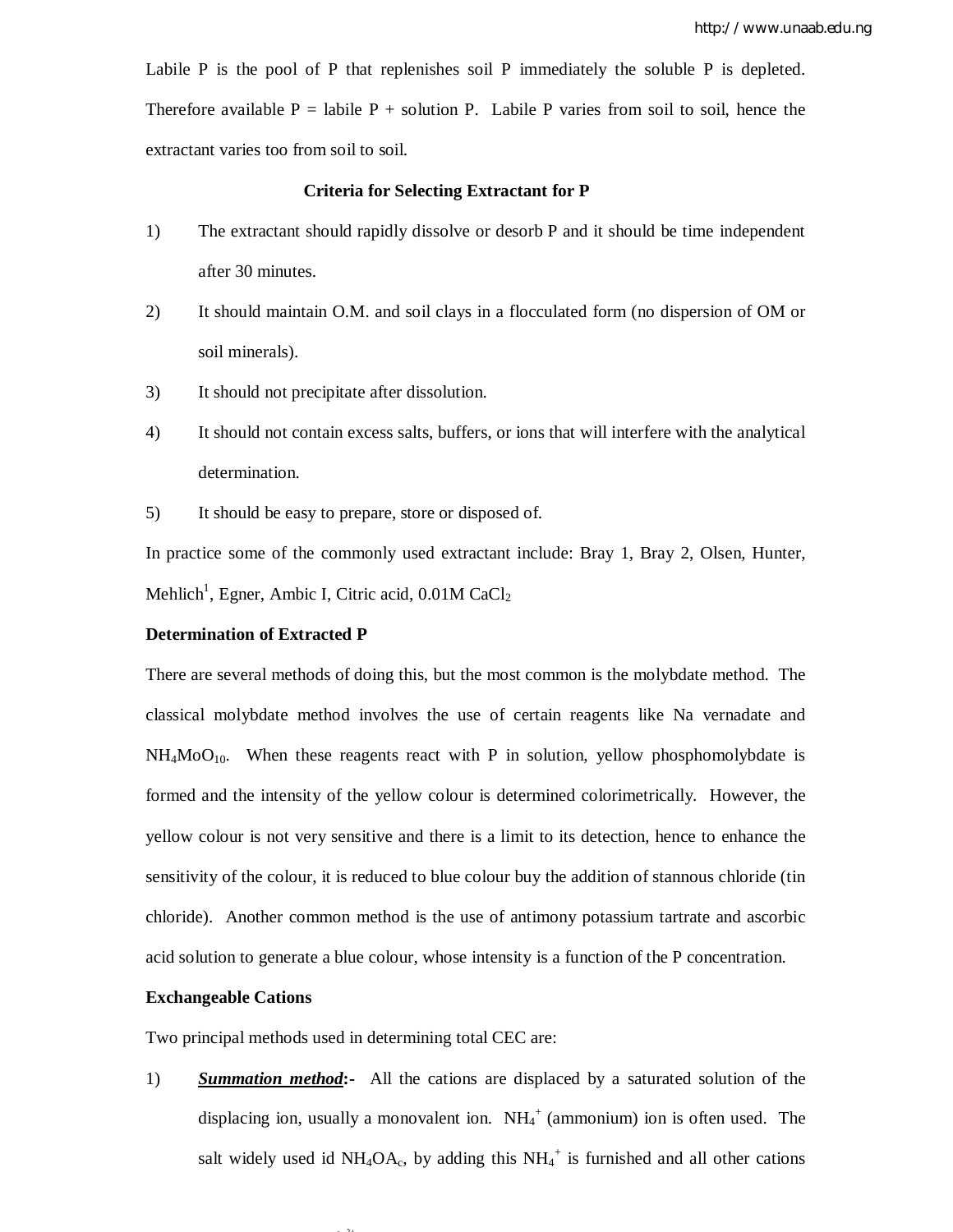will have been displaced. The cations will then be determined and summed up to give the total CEC.

$$
\textbf{Colloids} \qquad \qquad + \text{NH}_4{}^+ \qquad \qquad \textbf{Colloids} \qquad \qquad + \text{Ca}^{2+}, \text{Mg}^{2+}, \text{K}^+
$$

colloid

usually the  $Ca^{2+}$  and  $Mg^{2+}$  is determined using atomic absorption spectrophotometer  $(AAS)$  while Na<sup>+</sup> and K<sup>+</sup> are determined using flame photometer, H and Al by AAS and by NaOH titration.

2) *Displacement method***:** here we figure out (i) Displacing ion (ii) Index ion



With soil and NH<sub>4</sub>, shake for 1 hour filter, the filtrate has cations, residue (solid) has  $NH_4^+$ return the residue to the beaker, then look for a displacing ion (monovalent cation) usually  $Na<sup>+</sup>$  in form of acetate. Hence  $NH_4^+$  in solution is equivalent to all the cations.

#### **Determination of Available Sulphur**

The best extractant for S is Ca  $(H_2PO_4)_2$ , it must contain about 500 ppm  $PO_4^3$ . Phosphorus is more specifically fixed whereas S is not specifically fixed i.e. the adsorption energy is higher in P than in S (P is more tightly held than S). Therefore P can easily displace S on the adsorption site.

Extract and determine S by colorimetry, gravimetry but most common is turbidemetric method, here  $BaCl<sub>2</sub>$  is added to the extract.

 $BaCl_2 + SO_4^2$   $\longrightarrow$  BaSO<sub>4</sub> + 2Cl<sup>-</sup>, BaSO<sub>4</sub> is formed, this is a turbid suspension, the rabidity of the solution is determined, hence to make it stay, a stabilizer is added e.g. Gelatin/Cum acacia, the resulting solution is determined by use of a spectrophotometer at 420nm wavelength.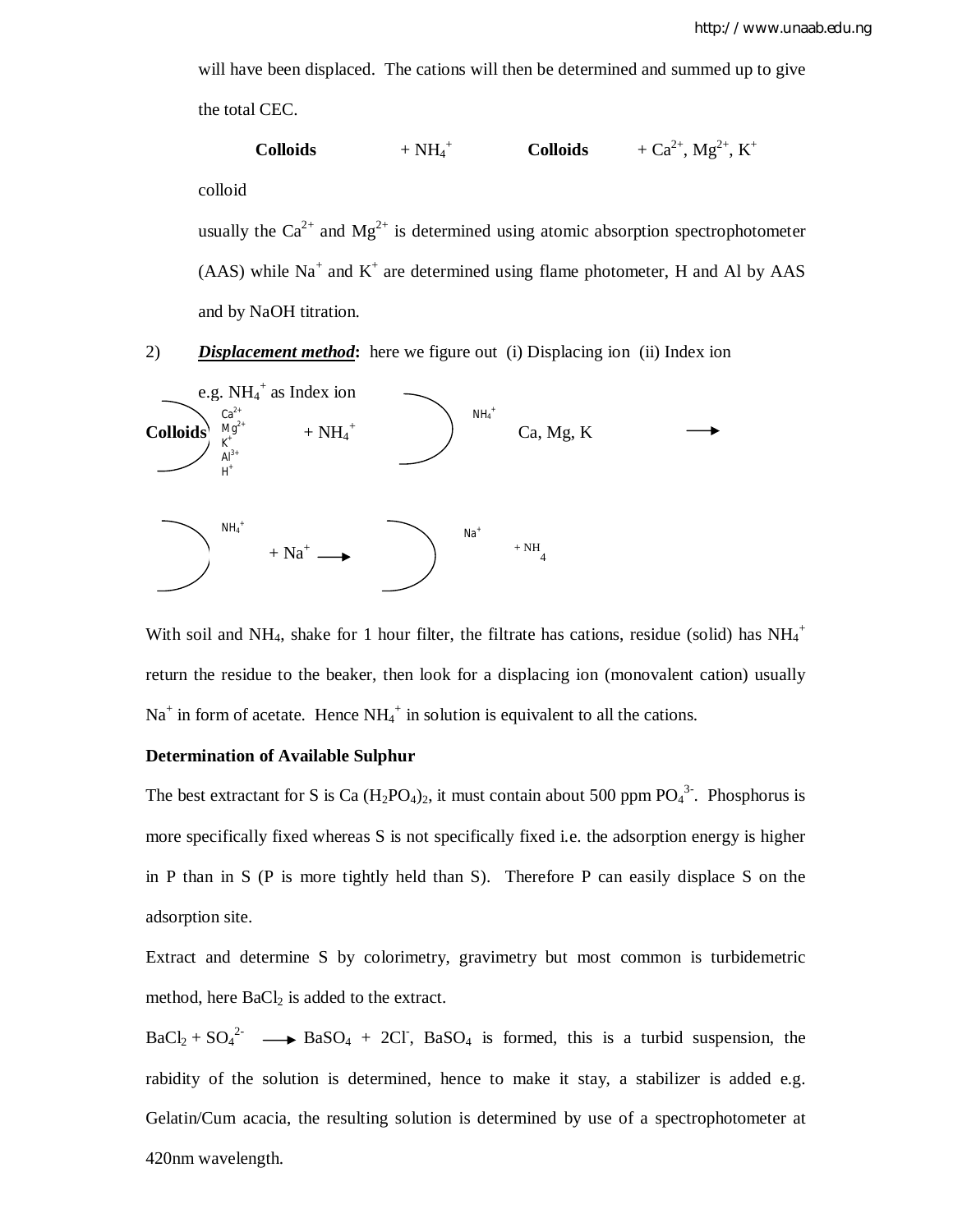- To remove any colour (to ascertain that only turbidity is measured and not colour), this is achieved by adding a decolorizer e.g. activated charcoal; this is added to the filtrate and then refilter before adding  $BaCl<sub>2</sub>$  and measuring.
- Turbidimeter functions even in the presence of colour because it records reflection and refraction.

#### **Micro-Nutrients**

They are Cu, Zn, Co, Mo, B, Fe, Mn. They are essential to crop growth but needed in small amount as far as fertilizer need is concerned, however they have equal importance as the macro elements. Micronutrient analysis is not common in most analysis because of severl reasons as:

- 1) Since their presence is in trace levels, hence the instrument used for the analysis must be highly sensitive; this is not only very costly but also not available in most laboratories.
- 2) Since they are present in trace amount, containers used for them may contaminate the sample to the extent that the error level could be very high (e.g. 90%) and therefore it requires well-trained personnel to handle micronutrient analysis.

#### **Extraction**

by  $EDTA + HCI$ ,  $DTA + HCI$ , Acid etc. for boron we can use hot-water and immediately they are extracted, we can use AAS to determine them, depending on the availability of lamp as every element has its own lam.

#### **PLANT ANALYSIS**

#### a. **Definition**

Plant analysis can be defined as the quantitative determination of the concentration of an element or extractable fraction of an element in a sample from a particular part or portion of a crop.

#### b**. Principles and Practices**

Plant analysis is used as an index of available nutrient element supply. Plant growth or yield are compared with the elemental concentrations contained in the dry matter of the entire plant or plant structures such as leaves, petioles, fruit or grain sampled at different times during their development. Plant analysis gives the overall picture of the nutrient levels within the plant at the time the nutrient was taken. The use of plant analysis is based on the principle that the nutrient level present is as a result of all factors affecting the growth of the plant.

#### 2. **Some uses of Plant Analysis**

i. It is used to determine if an element is essential for plant growth, development and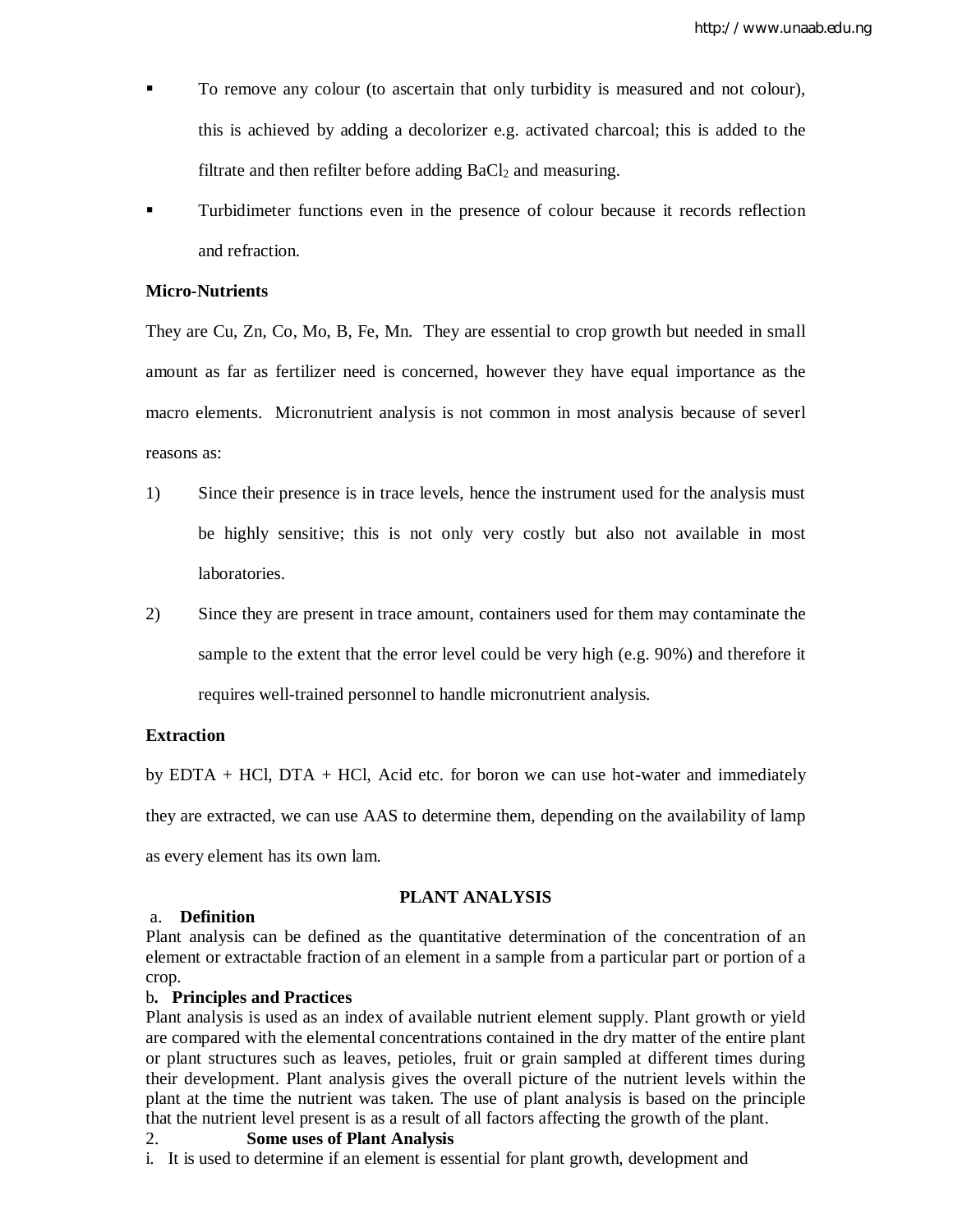maturation.

- ii. It is used to verify the element associated with a phenotypic or nutrient deficiency or toxicity symptom
- iii Establishment of optimum concentrations or critical values for elements associated with optimum or maximum economic yields
- iv. Determining the total elemental uptake by a crop which could be used to estimate the nutrient element requirement per unit of production
- v. Determining the availability and recovery of an applied element in fertilizer in crop response experiments

## 3. **Sampling and Analyzing tissue samples**

- A. Factors to be considered before sample collection:
	- i. Nutrient element heterogeneity
	- ii. Statistical considerations
- B. Sampling Techniques
	- Factors on which the number of plants to sample are dependent:
- i. General condition of the plants
- ii. Soil homogeneity
- iii. Purpose for sampling
- C. Sample Preparation

 Plant samples are to be subjected to the following preparatory steps before the actual chemical analysis:

- 1. Storage and transport of the fresh material prior to cleaning and drying
- 2. Cleaning the material to remove surface contamination or Decontamination
- 3. Drying to stop enzymatic reactions and prepare the material for grinding
- 4. Mechanical grinding to reduce the material to a fineness suitable for analysis
- 5. Storage of the tissue powder prior to analysis

#### D **Plant Analysis**

 Most of the elements contained in plant tissue are present as constituents of the plant tissue rather than as water soluble inorganic anions or cations. Consequently, organic matter of plant tissue must be destroyed before the mineral elements can be determined.

- i. Methods of organic matter destruction:
- a. Wet Ashing- Decomposition of plant tissue by digesting in strong acid solutions
- b. Dry Ashing- Heating plant samples to a temperature sufficiently high to burn off the carbon
- ii. Methods of determining elements in plant samples:
	- Total Nitrogen Method: Micro-Kjeldahl
	- Phosphorus Method: Vanado-Molybdate
	- Potassium
		- Method: Flame emission
	- Calcium, magnesium, manganese, Zinc and copper determination Method: Atomic absorption
- 4. Plant Analysis as an aid in fertilizing crops

This is based on the concept of critical nutrient concentration.

 Definition : Critical level is defined for a given form of nutrient and plant part as that concentration above which sufficiency occurs and below which deficiency occurs. There are established critical or sufficiency ranges for specific crops and elements, when nutrient concentrations are below the established sufficiency range, additional nutrients would be required.

- Students would be provided with established critical or sufficiency ranges of some common crops
- 5. **Operation and management of a soil testing and plant analysis laboratory**